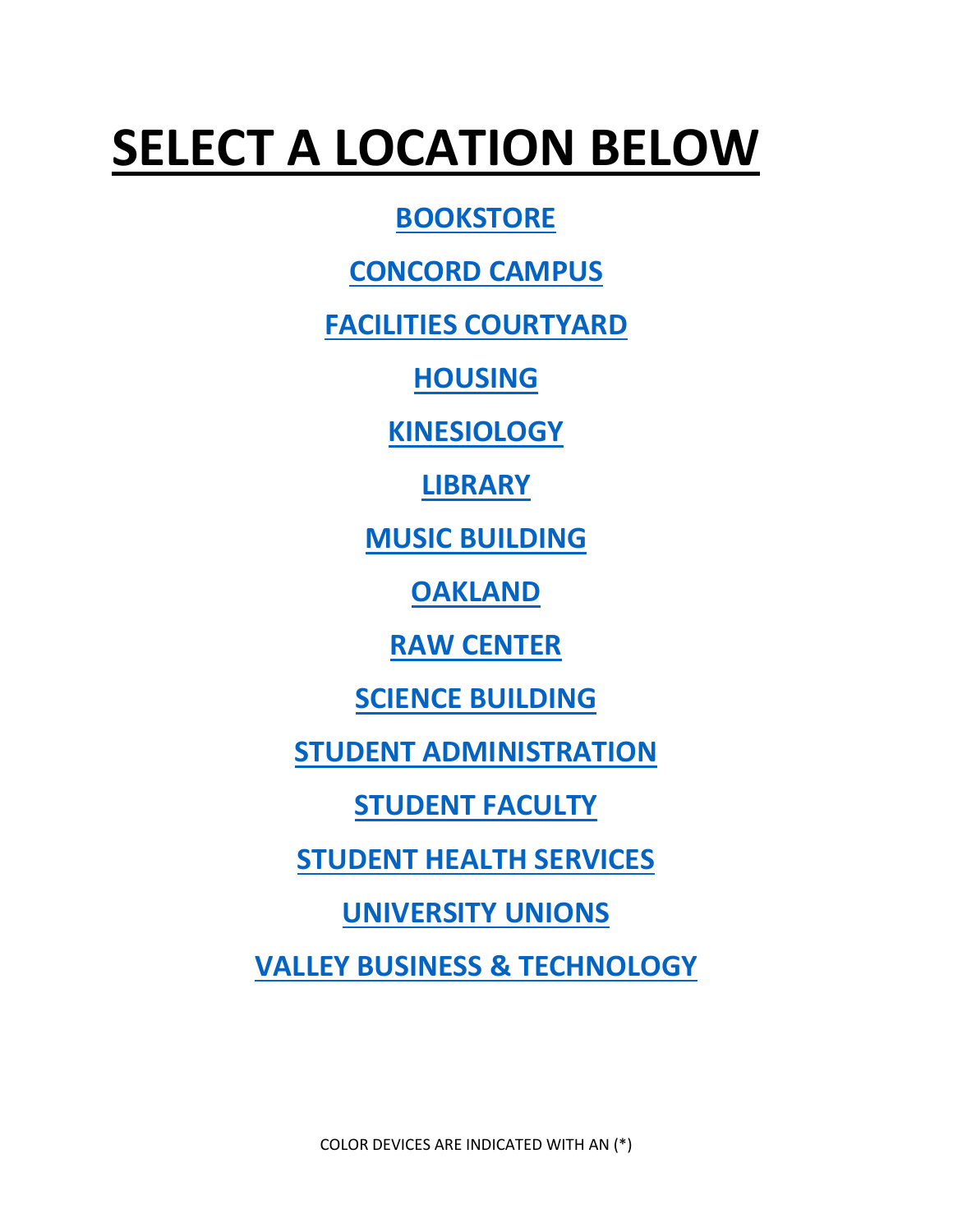## **BOOKSTORE**

Bookstore 2<sup>nd</sup> Floor (Athletics) \*

## <span id="page-1-0"></span>**CONCORD CAMPUS**

Administration Services 106 \*

Computer Lab \*

Library \*

Library 235 \*

Nursing Dept. \*

## <span id="page-1-1"></span>**FACILITIES COURTYARD**

Facilities Management Copy Rm \*

Facilities Management (Planning, Design, Construction) \*

## <span id="page-1-2"></span>**HOUSING**

Lassen Hall \*

El Dorado Hall

## <span id="page-1-3"></span>**KINESIOLOGY**

Kinesiology 102 \*

<span id="page-1-4"></span>Kinesiology 130 \*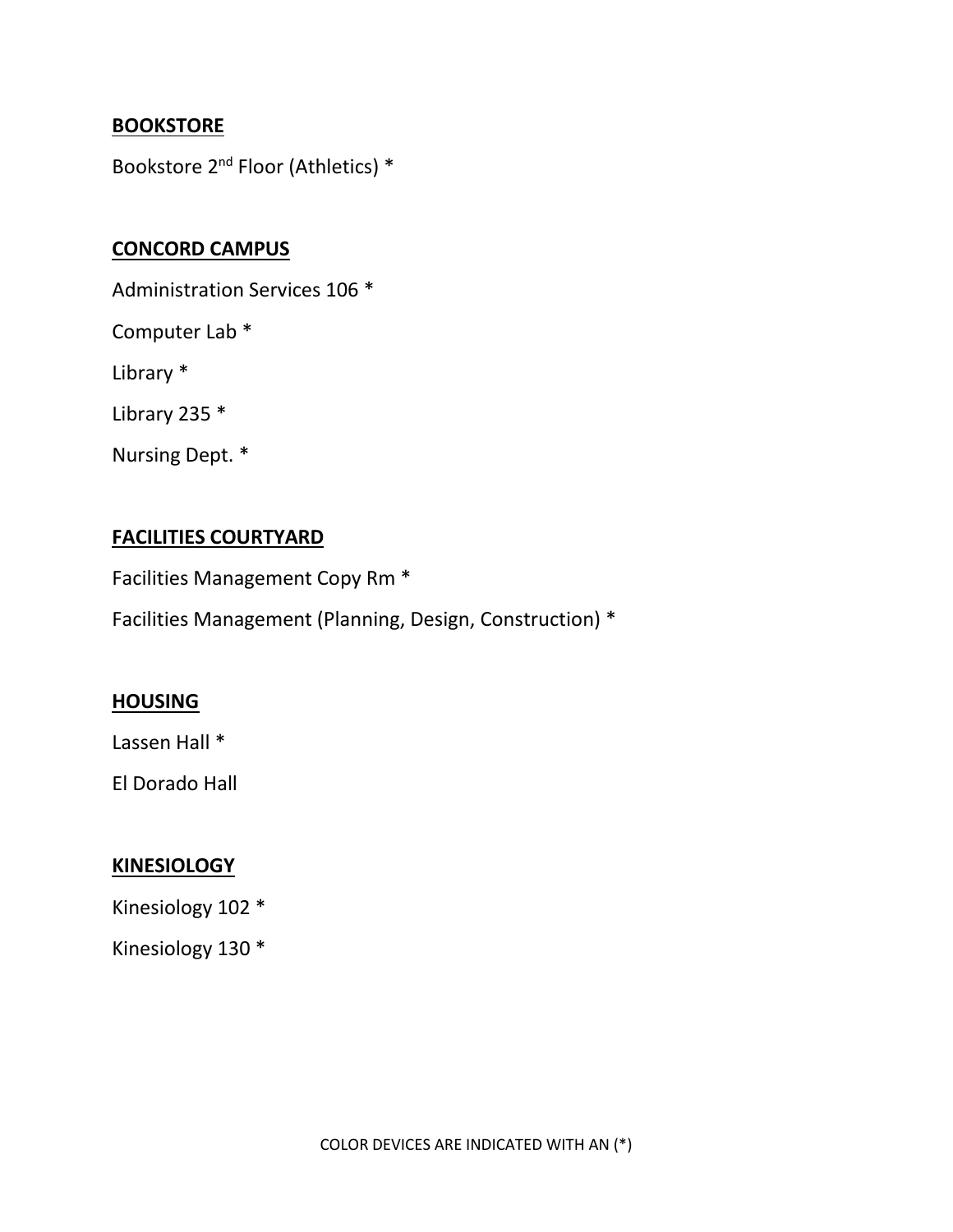## **LIBRARY**

Library Basement 1063 (UPD) \* Library 2019 (Tech Services) \* Library Annex 2550 (ITS) \* Library Annex 2800 (IT) \* Library Upper Mall 3124 \* Library Learning Commons<sup>2</sup> Color \* Library Learning Commons<sup>2</sup> B&W Library Learning Commons B&W Library Learning Commons Color \* Library Upper Mall B&W Library Upper Mall Color \*

## <span id="page-2-0"></span>**MUSIC BUILDING**

Music Building 1511 \*

<span id="page-2-1"></span>Music Building 2559

#### **OAKLAND CENTER**

<span id="page-2-2"></span>Oakland Reception Desk \*

#### **RAW CENTER**

<span id="page-2-3"></span>RAW 222 \*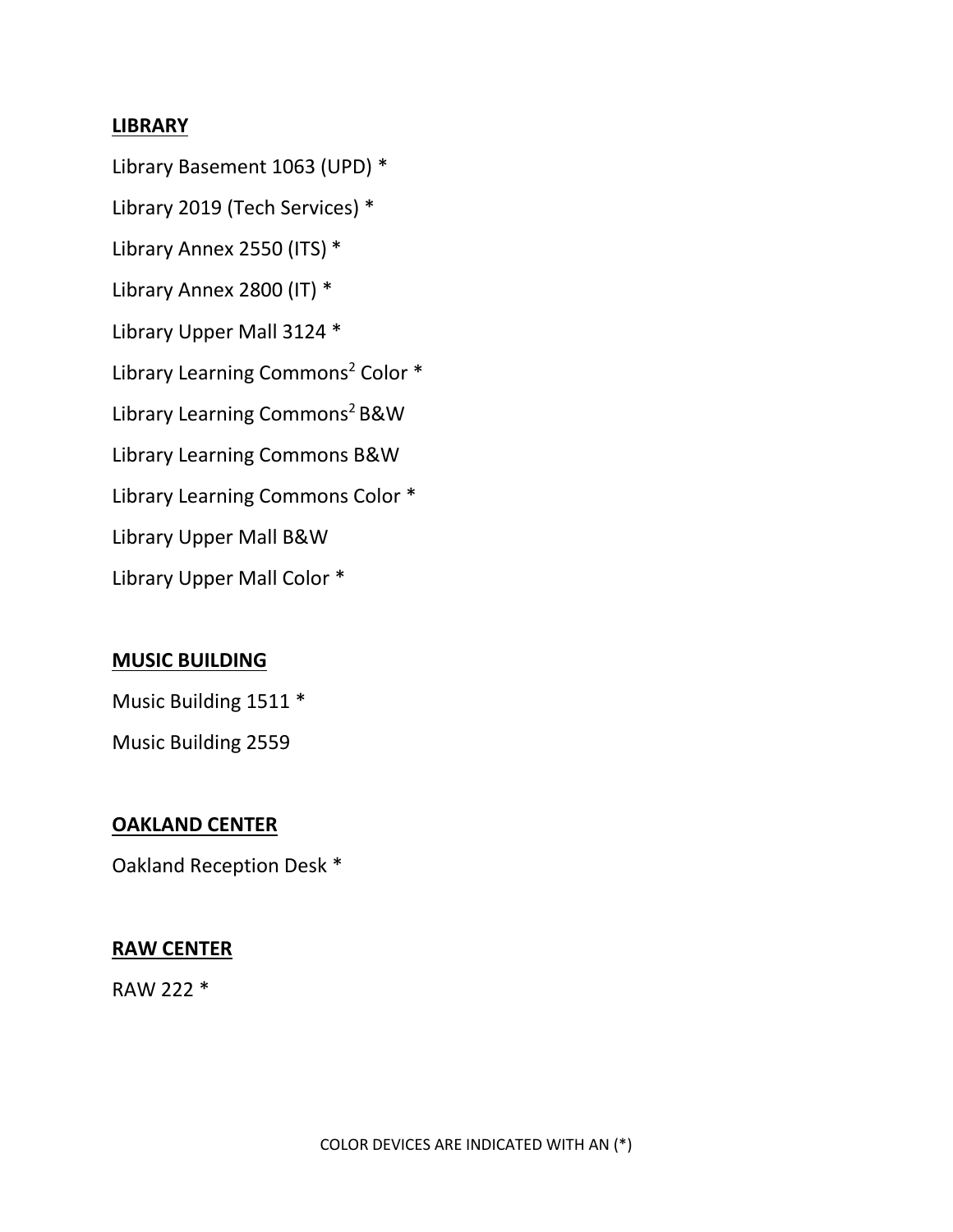## **SCIENCE BUILDING**

- North Science 113 \*
- North Science 131 \*
- North Science 143 \*
- North Science 231
- North Science 329 \*
- North Science 429 \*
- North Science 431 \*
- Science Cave
- South Science 142
- South Science 229 \*
- South Science 330

## <span id="page-3-0"></span>**STUDENT ADMINISTRATION**

- Student Administration 1114 \*
- Student Administration 1602 \*
- Student Administration 2300 \*
- Student Administration 2318 \*
- Student Administration 2402 (HR) \*
- Student Administration 2758 \*
- Student Administration 2758 LEFT \*
- Student Administration 3104
- Student Administration 3175 \*
- Student Administration 4000 \*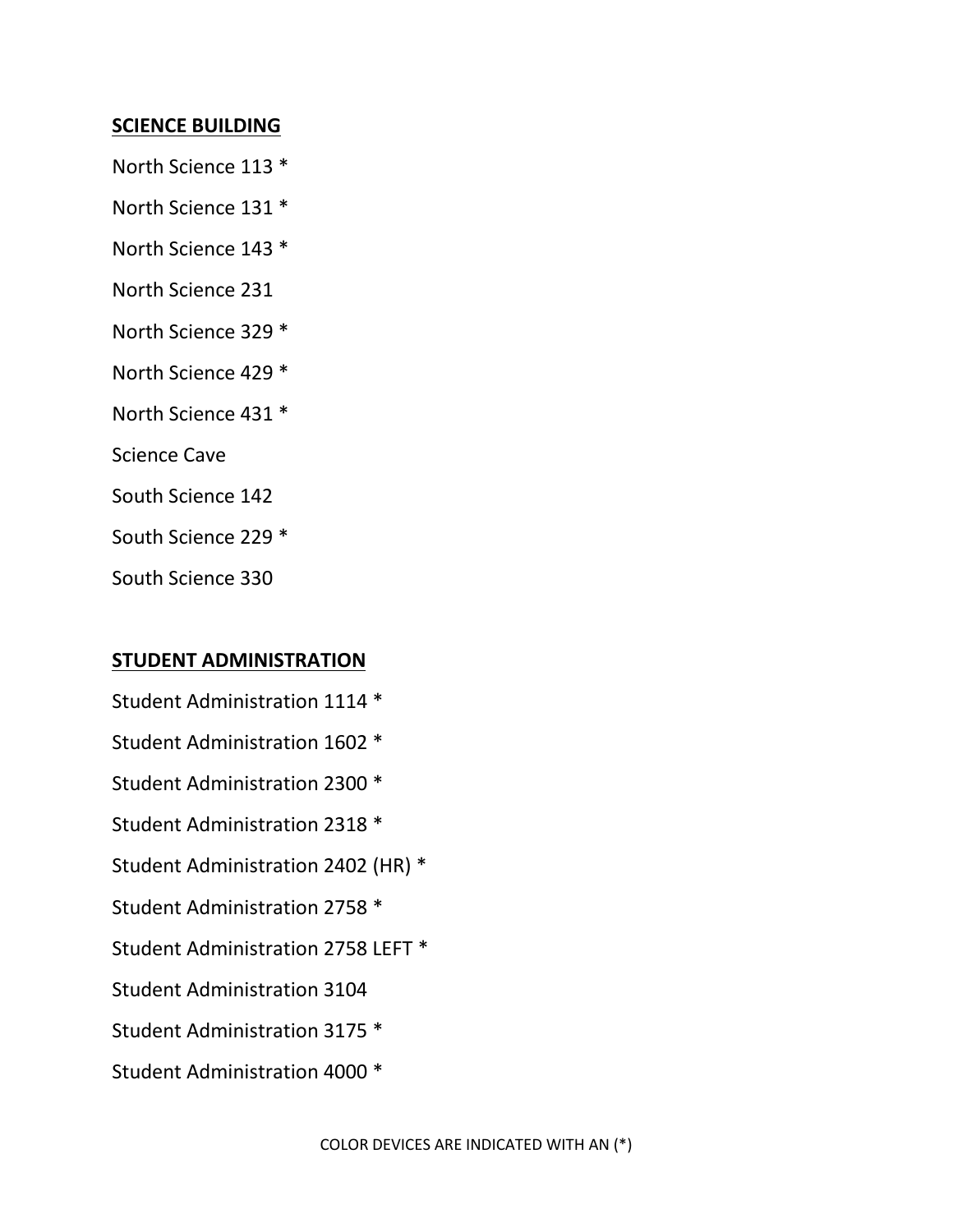Student Administration 4200 \* Student Administration 4307 \* Student Administration 4700 \* Student Administration 4800 \* Student Administration 4901 \* Student Administration 3100 (AreaZ) \*

## <span id="page-4-0"></span>**STUDENT FACULTY**

- Student Faculty 102 \*
- Student Faculty 107 \*
- Student Faculty 112 \*
- Student Faculty 118 \*
- Student Faculty 140 \*
- Student Faculty 202 \*
- Student Faculty 214 \*
- Student Faculty 224 \*
- Student Faculty 237 \*
- Student Faculty 302 \*
- Student Faculty 314 \*
- Student Faculty 318 \*
- Student Faculty 337 \*
- Student Faculty 4<sup>th</sup> Floor Elevator \*
- Student Faculty 417 \*
- Student Faculty 461L \*